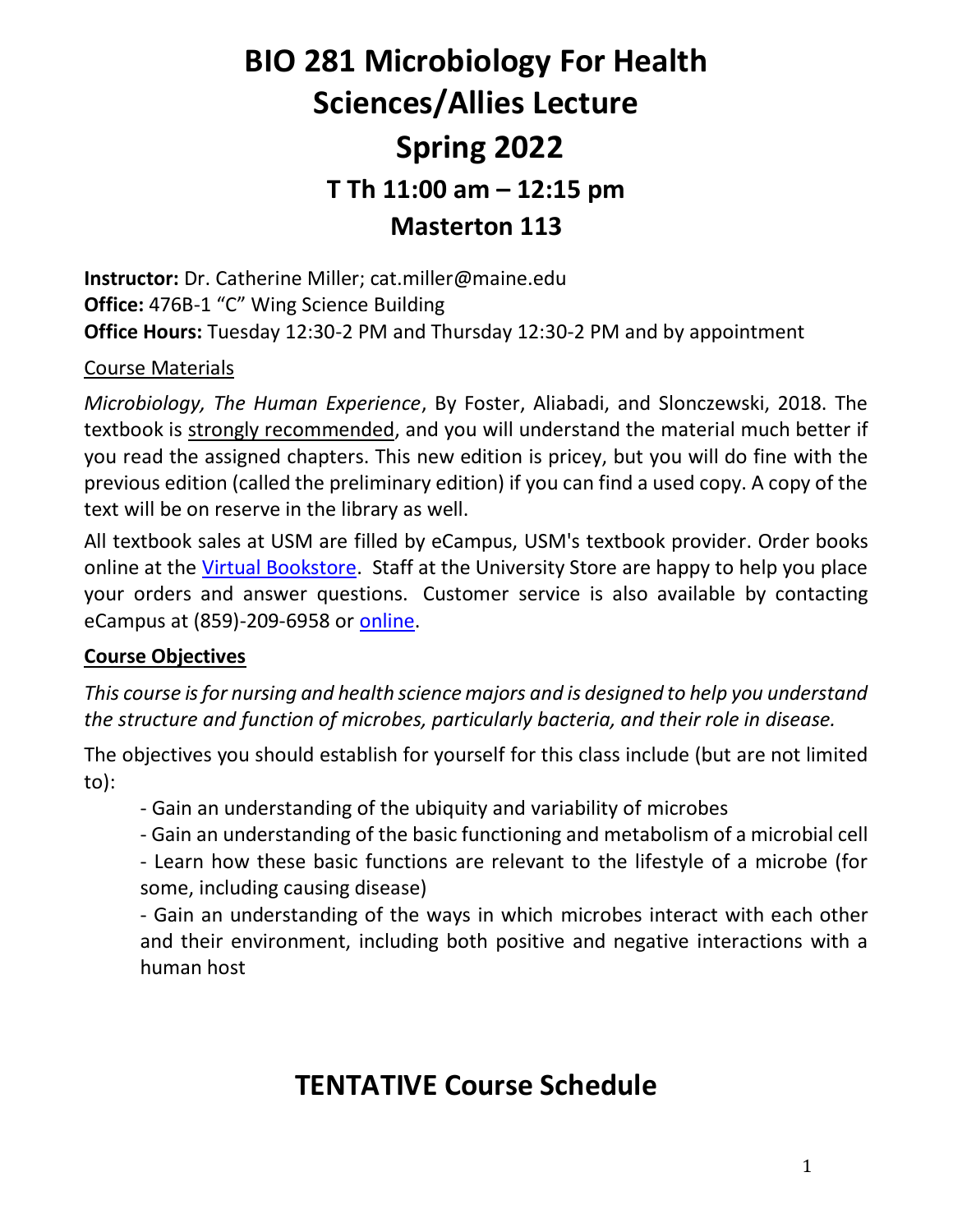| <b>Date</b>             | Lecture Topic(s)                                                                | <b>Readings</b>             | <b>Item Due</b>         |  |
|-------------------------|---------------------------------------------------------------------------------|-----------------------------|-------------------------|--|
| 1-18 Tues               | <b>Syllabus Introduction</b>                                                    |                             |                         |  |
| 1-20 Thurs              | Introduction to microbes vs<br>pathogens                                        | Ch. 1, 2, 3.1               |                         |  |
| 1-25 Tues               | The composition of the bacterial<br>$cell \rightarrow$ membranes and cell walls | Ch. 4.5, 5.1,<br>5.2        |                         |  |
| 1-27 Thurs              | The cell wall as an antibiotic target                                           | Ch. 5.3, 13.5               | <b>Quiz 1</b>           |  |
| 2-1 Tues                | Review for Exam 1                                                               |                             |                         |  |
| 2-3 Thurs               | <b>EXAM1</b>                                                                    |                             |                         |  |
| 2-8 Tues                | <b>External bacterial structures</b>                                            | Ch. 5.1, 5.5,<br>18.2, 10.4 |                         |  |
| 2-10 Thurs              | Bacterial energy acquisition                                                    | Ch. 4.4, 7.1 -<br>7.4       |                         |  |
| 2-15 Tues               | Bacterial energy acquisition cont.                                              | Ch. 7.3, 7.4,<br>27.3       |                         |  |
| 2-17 Thurs              | Bacterial growth and division                                                   | Ch. 5.4, 6                  | <b>Quiz 2</b>           |  |
| 2-22 Tues               | Bacterial growth and division cont.                                             | Ch.6                        |                         |  |
| 2-24 Thurs              | <b>EXAM 2</b>                                                                   |                             |                         |  |
| 3-1 Tues                | Controlling bacterial growth                                                    | Ch. 13 (27.4)               | <b>Microbe Flyer #1</b> |  |
| 3-3 Thurs               | Bacterial antibiotic resistance                                                 | Ch. 13                      |                         |  |
| 3-8 Tues                | Bacterial genomes and gene<br>expression                                        | Ch. 8.1, 8.5,<br>8.7        |                         |  |
| 3-10 Thurs              | DNA transfer, diversity and evolution<br>in bacteria                            | Ch. 9, 10, 18.1             | <b>Quiz 3</b>           |  |
| 3-15 Tues               | No lecture - Spring break                                                       |                             |                         |  |
| 3-17 Thurs              | No lecture - Spring break                                                       |                             |                         |  |
| 3-22 Tues               | <b>Review for Exam 3</b>                                                        |                             | <b>Microbe Flyer #2</b> |  |
| 3-24 Thurs              | <b>EXAM3</b>                                                                    |                             |                         |  |
| 3-29 Tues               | The human microbiome                                                            | Ch. 14                      |                         |  |
| 3-31 Thurs              | <b>Viruses</b>                                                                  | Ch. 12                      | <b>Quiz 4</b>           |  |
| 4-5 Tues                | Viruses cont.                                                                   | Ch. 12                      |                         |  |
| 4-7 Thurs               | Our immune system                                                               | Ch. 15, 16, 17              |                         |  |
| 4-12 Tues               | <b>Guest Speaker</b><br><b>EXAM4</b>                                            |                             |                         |  |
| 4-14 Thurs<br>4-19 Tues |                                                                                 | Ch. 11                      |                         |  |
| 4-21 Thurs              | Parasites and fungi<br>Parasites and fungi                                      | Ch. 11                      |                         |  |
| 4-26 Tues               | Other infectious diseases                                                       | Unit IV                     | Quiz <sub>5</sub>       |  |
| 4-28 Thurs              | Vaccinations                                                                    | Ch. 16, 17                  | <b>Microbe Flyer #3</b> |  |
| 5-5 Thurs               | <b>EXAM 5</b>                                                                   |                             |                         |  |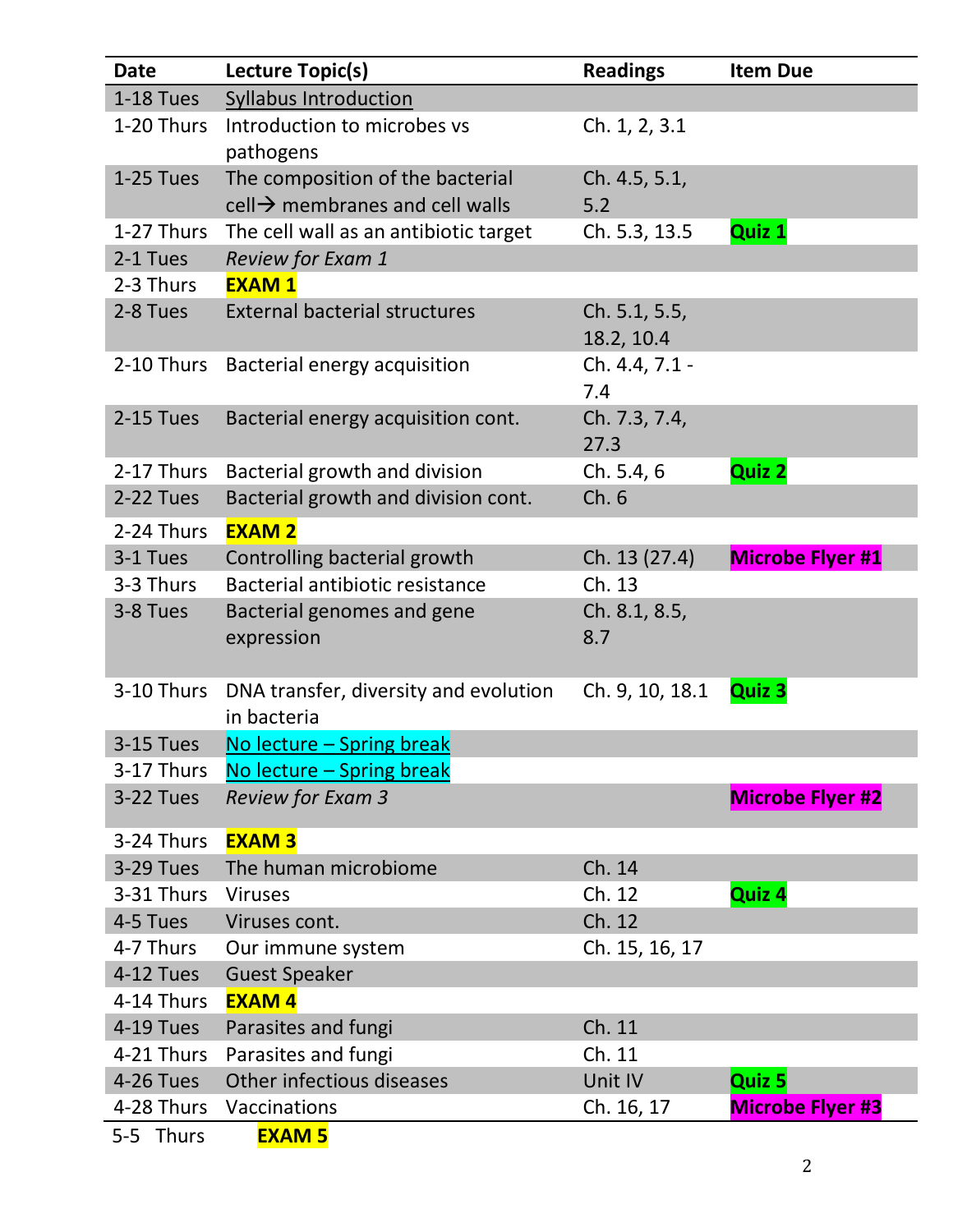### **Distribution of points:**

|                       |                     |                                                      | The final course grade will be determined by the |  |
|-----------------------|---------------------|------------------------------------------------------|--------------------------------------------------|--|
| <b>Lecture Points</b> |                     | total number of points received divided by the total |                                                  |  |
| Item                  | <b>Total Points</b> | number of points possible. Your final grade will be  |                                                  |  |
| Exam 1                | 100                 | based on the following Grading Scale:                |                                                  |  |
| Exam 2                | 100                 |                                                      |                                                  |  |
| Exam 3                | 100                 | Percentage                                           | Grade                                            |  |
| Exam 4                | 100                 |                                                      |                                                  |  |
| Exam 5                | 100                 | 92-100%                                              | A                                                |  |
| Quiz 1                | 20                  | 90-91.9%                                             | $A -$                                            |  |
| Quiz 2                | 20                  | 87-89.9%                                             | $B+$                                             |  |
| Quiz 3                | 20                  | 82-86.9%                                             | B                                                |  |
| Quiz 4                | 20                  | 80-81.9%                                             | $B -$                                            |  |
| Quiz 5                | 20                  | 77-79.9%                                             | $C+$                                             |  |
| Microbe               | 30 points each      | 72-76.9                                              | C                                                |  |
| Flyers $(x 3)$        | x <sub>3</sub>      | 70-71.9%                                             | $C-$                                             |  |
| <b>TOTAL:</b>         | 690 points          | 67-69.9%                                             | D+                                               |  |
|                       |                     | 60-66.9%                                             | D                                                |  |
|                       |                     | below 59.9%                                          | F                                                |  |

At the sole discretion of the instructor, students with exemplary class participation that are on the borderline between two grades (within 10 points) may receive the next highest grade.

**Grading Policy:** The final grade for the course is determined by dividing the total number of points earned by the total number of points possible and multiplying that number by 100%. The course consists of FIVE exams (including the final exam), FIVE quizzes and microbe flyers (directions to follow at a later date). Exam and quiz format may include multiple choice, true/false, matching, short answer and essay type questions. Exam policies and procedures must be followed while taking the exam. The main exam procedures include no talking during the exam and bringing your USM ID. Possession of visible papers or talking, texting, or looking at your phone during the exam results in an automatic F for that exam and possibly for the entire course. PLEASE NOTE: The final exam is NOT cumulative!

**Attendance:** Attendance at lectures will **NOT** be taken, but students are strongly encouraged to attend all lectures. It is the student's responsibility to obtain any lecture notes for the lecture sessions missed.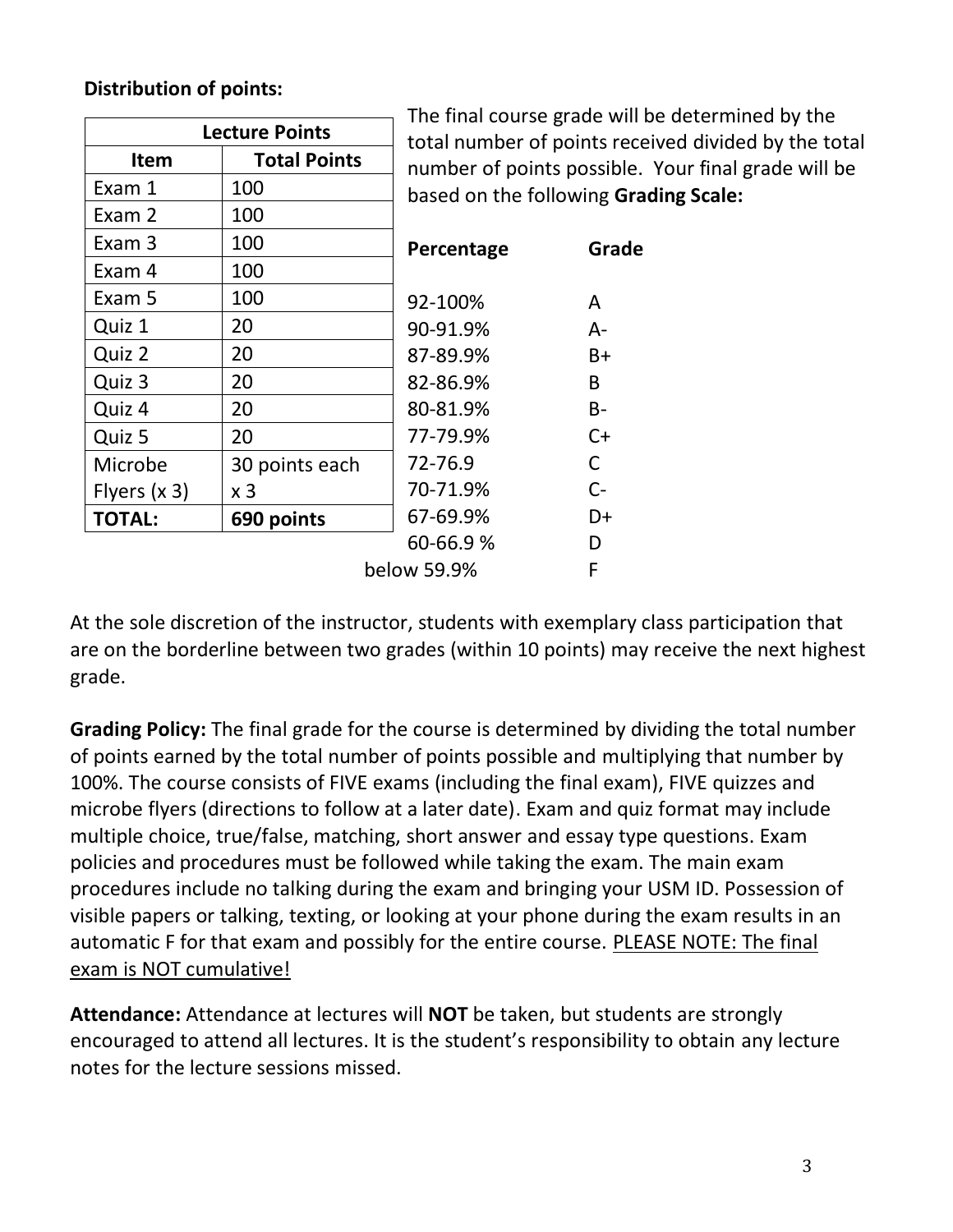**Academic Integrity/Plagiarism**: Everyone associated with the University of Southern Maine is expected to adhere to the principles of academic integrity central to the academic function of the University. Any breach of academic integrity represents a serious offense. Each student has a responsibility to know the standards of conduct and expectations of academic integrity that apply to academic tasks. Violations of academic integrity include any actions that attempt to promote or enhance the academic standing of any student by dishonest means. Cheating on an examination, stealing the words or ideas of another (i.e., plagiarism), making statements known to be false or misleading, falsifying the results of one's research, improperly using library materials or computer files, or altering or forging academic records are examples of violations of this policy which are contrary to the academic purposes for which the University exists. Acts that violate academic integrity disrupt the educational process and are not acceptable.

Evidence of a violation of the academic integrity policy will normally result in disciplinary action. A copy of the complete policy may be obtained from the office of Community Standards and Mediation, online at [usm.maine.edu/community-standards](http://usm.maine.edu/community-standards-mediation/academic-integrity)[mediation/academic-integrity](http://usm.maine.edu/community-standards-mediation/academic-integrity) or by calling and requesting a copy at (207) 780-5242.

**Students with medical and/or professional obligations (sports, conferences, etc.):**These students must contact me **before** anticipated absences. Student-athletes – it is your responsibility to provide an **official** list (signed by the coach or athletic department's educational program coordinator) of anticipated absences related to sport participation. I will make necessary accommodations for quizzes and exams; however, it will be your responsibility to unsure there is not conflict with presentation dates and group work. You will be responsible for all material presented if you are absent.

**Disability Accommodations:** The university is committed to providing students with documented disabilities equal accessto all university programs and services. If you think you have a disability and would like to request accommodations, you must register with the Disability Services Center. Timely notification is essential. The Disability Services Center can be reached by calling 207-780-4706 or by email [dscusm@maine.edu.](mailto:dscusm@maine.edu) If you have already received a faculty accommodation letter from the Disability Services Center, please provide me with that information assoon as possible. Please make a private appointment so that we can review your accommodations.

**Title IX Statement:** The University of Southern Maine is committed to making our campuses safer places for students. Because of this commitment, and our federal obligations, faculty and other employees are considered mandated reporters when it comes to experiences of interpersonal violence (sexual assault, sexual harassment, dating or domestic violence, and stalking). Disclosures of interpersonal violence must be passed along to the University's Deputy Title IX Coordinator who can help provide support and academic remedies for students who have been impacted. More information can be